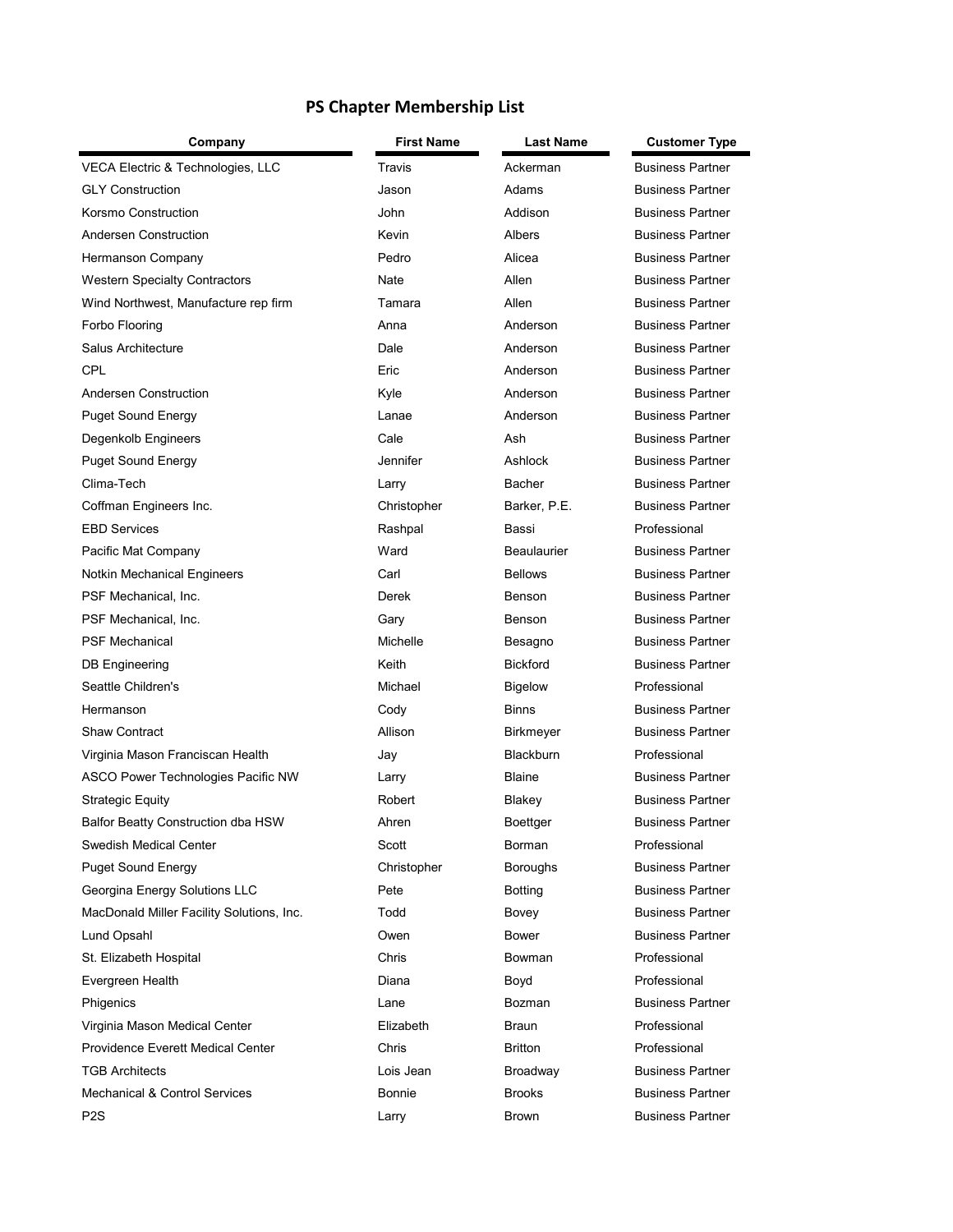Seattle Children's Hospital **Nancy** Nancy **Brown** Brown Professional System Incorporated **Ryan** Brown Business Partner Centrio Energy **Tricia** Tricia **Brown** Business Partner MacDonald Miller Note and The Second Uper Second Business Partner Business Partner Virginia Mason Renee Bryce Professional Pacific Modular **Brynn** Brynn Bucy Business Partner Multicare Health Systems **Dan** Dan Buhr Professional Automatic Door Solutions **Automatic Door Solutions** Andrew Buman Buman Business Partner Overlake Hospital Medical Center **Neil** Neil Burghemer Professional J.R. Abbott Construction **Business Partner** Ryan Burt Business Partner MacDonald Miller Facility Solutions **Patrick** Cabe Cabe Business Partner MacDonald-Miller Facility Solutions **Ruben** Ruben Canas Business Partner Howard S. Wright **Example 2** External Blake Cannon Business Partner St. Francis Hospital Jim Cannon Professional Convergint Technologies Technologies Nicole Carter Carter Business Partner Spectra Contract Flooring The Stephen Carter Contract Business Partner McKinstry **Christian** Christian Castillo Business Partner HKA Elevator Consulting, Inc. The Chain Chain Business Partner Swinerton **Chalmers** Chalmers Business Partner **Chalmers** Business Partner Hoffman Construction Company **Mariorie** Marjorie Chang Fuller Business Partner Systems Source **Knight** Chang Business Partner Patcraft Commercial Flooring The State of Seanie Chapman Business Partner Conference Technologies, Inc **Cham** Adam Chawes Business Partner OAC Services **Changes** Chong Business Partner Providence Everett Medical Center Lloyd Christensen Professional Eaton **Cameron** Cameron Clark **Clark Business Partner** Pullman **Dave Clark Business Partner** Clark Business Partner DPR Chris Clayton Puget Sound University Mechanical Contractors, Inc **Martin Contractors, Inc. Accord Martin** Clinton Clinton Business Partner UW Medical Center **Clinton** Scott Clinton Clinton Professional GLY Construction, Inc **Community Construction, Inc.** Noah Cochran Business Partner MillerKnoll Lauren Cole Business Partner EvergreenHealth **Matthew Cone** Professional Matthew Cone OSS Reps **Paul Conradt** Business Partner VECA Electric & Technologies, LLC **Keith** Conti Conti Business Partner PeaceHealth-Peace Island Medical Center Charles Charles Craig Craig Professional PSF Mechanical **Delaney** Crompe Business Partner Charter Construction Julia Crutcher Business Partner PeaceHealth Art Cummings Professional Fred Hutchinson Cancer Research Center **Nhi** Nhi Cun Cun Professional Sazan Group, Inc. **Nader** Nader **Dabestani** Business Partner Hermanson Company **Company Company** Jay Danner Business Partner Northwest Energy Efficiency Council **Melanie** Melanie Danuser Business Partner Aldrich + Associates **Marijane** Marijane Daument Business Partner Swedish Medical Center **Andrew** Andrew Davis Professional Swinerton Builders **Mike** Mike **Davis Business Partner** Business Partner McKinstry **Stephen** Deac Business Partner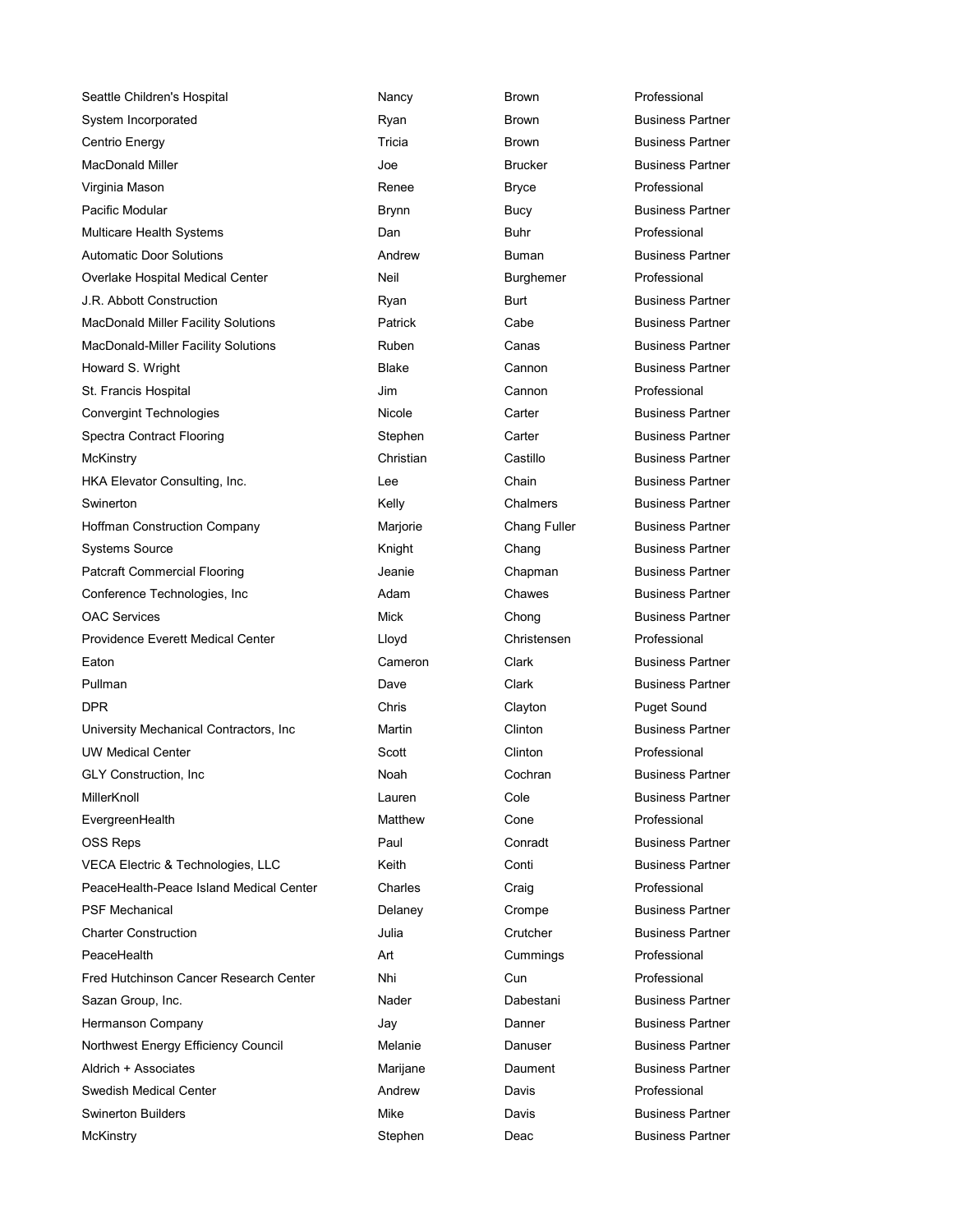Pure Energy **Contract Contract Contract Contract Contract Delauney** Delauney **Business Partner** Swedish Medical Center **Alex** Alex DeMarco Professional Aldrich + Associates **Ramona** Business Partner **Ramona** Business Partner Cosco Fire Protection **Cosco Fire Protection** Creq **Cosco Desmarais** Business Partner Neudorfer Engineers, Inc. The Societ Control Robert Control Detray Business Partner Mannington Commercial **Roberta** Roberta **Dillan-Martin** Business Partner Providence Regional Medical Center Chris Diseth Professional Overlake Medical Center **Contract Center Contract Center Contract Center** Jim **Dobbs** Professional Mortenson Construction **Mortensian Construction** Jeremy Don Don Business Partner Apex Flooring, Inc. **Sarah Business Partner** Business Partner Business Partner The Everett Clinic **Curre Curt** Curt Current Dooley **Professional** SERVPRO of Central Seattle **Rachael** Rachael **Douglas** Business Partner ATS Facility Systems **Shaun** Shaun Business Partner Business Partner Structured Communications and Dustin Dustin **Duke** Duke Business Partner VECA Electric & Technologies, LLC Nancy Dumont Business Partner Belimo **Contract Contract Contract Contract Contract Contract Contract Contract Contract Contract Contract Contract Contract Contract Contract Contract Contract Contract Contract Contract Contract Contract Contract Contrac** Healthcare Realty **Network** Lee **Durbin Professional** KONE Elevator **Alex Alex** Business Partner Alex **Dyer** Business Partner VECA Electric **VECA Electric** CONSERVENT CONSUMING A USING THE SERVICE CONSERVENT CONSUMING A USING A USING A USING A USING A USING A USING A USING A USING A USING A USING A USING A USING A USING A USING A USING A USING A McKinstry Jennifer Eckert Business Partner Swedish Medical Center Dale Edwards Professional Evolution Architecture The Control of the Kris Eggert Eggert Business Partner PSF Mechanical, Inc. **Metanology Community** John **Communist Eldridge** Business Partner Vanir Construction Management **Night Hisham** Elkhawad Business Partner GLY Construction **Construction** Jim Elliott Business Partner Brightview Landscapes **State Communist Communist Communist Communist Communist Communist Communist Communist Communist Communist Communist Communist Communist Communist Communist Communist Communist Communist Communist Com** OAC Services **Chad** Elrod Business Partner G & W Commercial Flooring, Inc. The Subset of Deb Fairclough Business Partner BluSky Restoration Contractors **BRandon** Brandon Feder **Feder** Business Partner Skanska USA Building, Inc. The South Screek Feldsted Business Partner North Coast Electric **North Coast Electric Feniello Feniello** Business Partner Convergint Technologies **Convergint Technologies Linden** Fisher Fisher Business Partner OpenSquare **Contract Contract Contract Contract Contract Contract Contract Contract Contract Contract Contract Contract Contract Contract Contract Contract Contract Contract Contract Contract Contract Contract Contract Con** Fraser & Fogle Architects **Example 2** Fogle Business Partner Business Partner Commercial Filter Sales Gary Ford Business Partner Aldrich + Associates Jason Ford Business Partner Columbia Hydronics Company Gary Fox Business Partner J H Kelly **Fox** Business Partner **Fox** Fox Business Partner GLY Construction Jon Friedrichsen Business Partner Salus Architecture, Inc. The Community Countries Reference R. David Frum Rusiness Partner McKinstry Co. **A Construction Construction Construction Construction Construction Construction Construction Construction Construction Construction Construction Construction Construction Construction Construction Constructi** UMC Greg Galusha Business Partner ATS Automation **ATS** Automation **COVID-19 ELUCY** CHANGE Gedney Business Partner Hermanson Company **Company** Clair Clair Gehrt Business Partner Shaw Contract Group **Contract Group Contract Group** Paul Gibian Gibian Business Partner

Kevin **Gasparich** Business Partner Compass One Healthcare **Michael Michael Compass Compass One Healthcare** Michael **Gillett** Compass Professional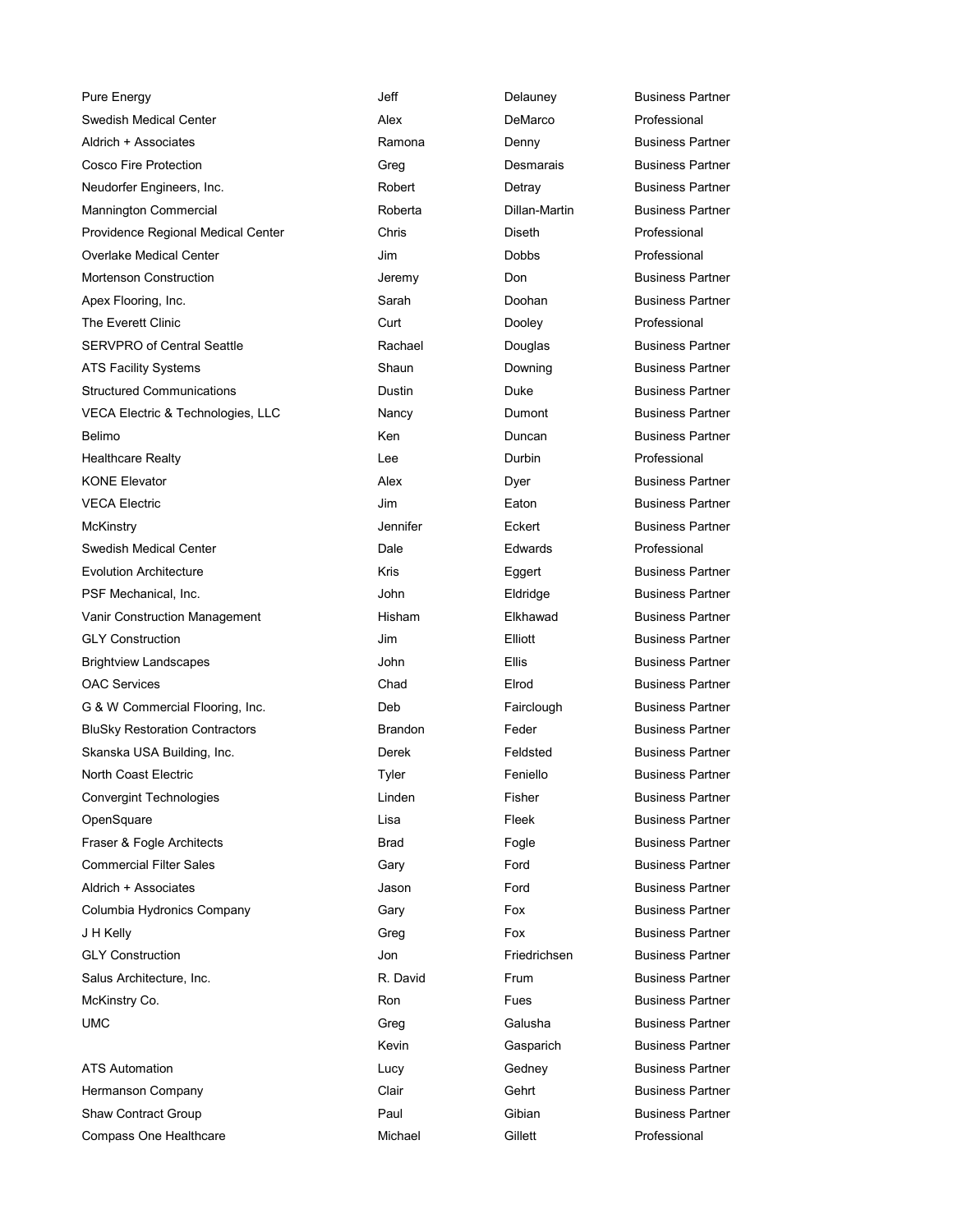| Legacy Group, Inc.                      | Beverly         | Glassey          | Business Pa        |
|-----------------------------------------|-----------------|------------------|--------------------|
| <b>Puget Sound Energy</b>               | Viktoriya       | Glinsky          | <b>Business Pa</b> |
| Sparling, Inc.                          | Jack            | Glover           | <b>Business Pa</b> |
| Providence Health & Services            | James           | Grafton          | Professional       |
| MacDonald Miller Facility Solutions     | Chris           | Grantham         | <b>Business Pa</b> |
| Aldrich & Associates Inc.               | Dave            | Gray             | <b>Business Pa</b> |
| The Rush Companies                      | <b>Brett</b>    | Griffin          | <b>Business Pa</b> |
| The Everett Clinic                      | Mike            | Griffith         | Professional       |
| Hermanson Company LLP                   | Dan             | Guglielmo        | <b>Business Pa</b> |
| <b>EBD Services</b>                     | Semir           | Halilovic        | Professional       |
| Valley Medical Center                   | Cory            | Hamilton         | Professional       |
| Aldrich & Associates                    | Christian       | Hand             | <b>Business Pa</b> |
| Ferris-Turney                           | Stuart          | Hand             | <b>Business Pa</b> |
| Providence St Peter Hospital            | Mike            | Hansen           | Professional       |
| Seattle Children's Hospital             | <b>Nicholas</b> | Happe Hartsell   | Professional       |
| <b>MacDonald Miller</b>                 | <b>Rick</b>     | Harbison         | <b>Business Pa</b> |
| <b>Valley Medical Center</b>            | Rebeca          | Hardi            | Professional       |
| Hermanson Company, LLP                  | Mike            | Harshman         | <b>Business Pa</b> |
| Westlake Consulting Group               | Nancy           | Hawke            | Business Pa        |
| Washington State Hospital Association   | Cynthia         | Hay              | Professional       |
| University of Washington NW             | Garrett         | Haynes           | Professional       |
| <b>Swedish Health SErvices</b>          | Adam            | <b>Hendricks</b> | Professional       |
| Cole Industrial, Inc.                   | Jason           | Herbst           | <b>Business Pa</b> |
| Andersen Construction                   | Mark            | Hilliard         | <b>Business Pa</b> |
| Perkins & Will                          | Brad            | Hinthome         | <b>Business Pa</b> |
| University of Washington Medical Center | Robert          | Hinton           | Professional       |
| TK <sub>1</sub> SC                      | Rudy            | Hoblit           | <b>Business Pa</b> |
| Andersen Construction                   | Craig           | Holt             | <b>Business Pa</b> |
| Andersen Construction                   | Sean            | Holt             | <b>Business Pa</b> |
| <b>Power Solutions NW</b>               | Craig           | Horner           | <b>Business Pa</b> |
| Skanska USA Building                    | Mark            | Howell           | Business Pa        |
| <b>Johnson Controls</b>                 | Kyra            | Hughes           | <b>Business Pa</b> |
| CH2O, Inc.                              | Dave            | Hurd             | <b>Business Pa</b> |
| Seattle Cancer Care Alliance            | Terri           | <b>Iverson</b>   | Professional       |
| Sazan Group                             | Jay             | Jack             | <b>Business Pa</b> |
| Sequoyah                                | <b>Bruce</b>    | <b>Jackson</b>   | <b>Business Pa</b> |
| Jacobson Consulting Engineers           | Alan            | Jacobson         | <b>Business Pa</b> |
| Jamieson architecture, pllc             | Marguerite      | Jamieson         | <b>Business Pa</b> |
| <b>FSi Consulting Engineers</b>         | Ola             | Jarvegren        | <b>Business Pa</b> |
| Magnusson Klemencic Associates          | Michael         | Jewsbury         | <b>Business Pa</b> |
| Courtney & Nye                          | Blake           | Johnson          | <b>Business Pa</b> |
| <b>Adler Ventilation</b>                | Chad            | Johnson          | <b>Business Pa</b> |
| VA Puget Sound Healthcare Systems       | Collis          | Johnson          | Professional       |
| Auburn Mechanical                       | Kim             | Johnson          | <b>Business Pa</b> |
| <b>Coffman Engineers</b>                | Kyle            | Johnson          | <b>Business Pa</b> |
| <b>OAC Services</b>                     | Phil            | Johnson          | <b>Business Pa</b> |
| Notkin Mechanical Engineers             | Peregrin        | Jones            | <b>Business Pa</b> |

erly Glassey Business Partner Puget Sound Energy Viktoriya Glinsky Business Partner k Glover Business Partner is **MacDonald Miller Grantham Business Partner** e **Aldrich Business Partner** tt Companies Griffin Companies Business Partner Guglielmo Business Partner istian **Business Partner** Hand Business Partner art Ferris-Turney Hand Eusiness Partner holas **Happe Hartsell** Professional k Marbison Business Partner e Company, Llee Harshman and Business Partner ncy **Consulting Hawke** Consulting Business Partner Tett Haynes Professional on **Industrial Herbst** Business Partner **Anderse Construction Mark Hilliard** Business Partner d **Hinthome** Business Partner **The Example 3 Hoblit** Rusiness Partner **Anderse Construction Craig Craig Craig Craig And Anders Craig And Anders Partner Anderse Construction Construction Sean Holt Business Partner Power Solutions Horner Craig Craig Solutions Horner Solutions Partner** k Business Partner a Gord Controls Hughes **Business Partner** CH2O, Inc. Dave Hurd Business Partner Jack **Business Partner Sequence** Sequence Jackson **Business Partner** n Consulting Jacobson **Consulting Engineers Partner** rguerite architecture, Jamieson architecture, plusiness Partner Jarvegren Business Partner hael **Michael Michael Associates Associates** Jewsbury **Business Partner Courte** Ave Superson Business Partner ad and Johnson Business Partner Johnson **Business Partner** e Cohnson Business Partner Johnson **Business Partner** egrin Mechanical Jones Business Partner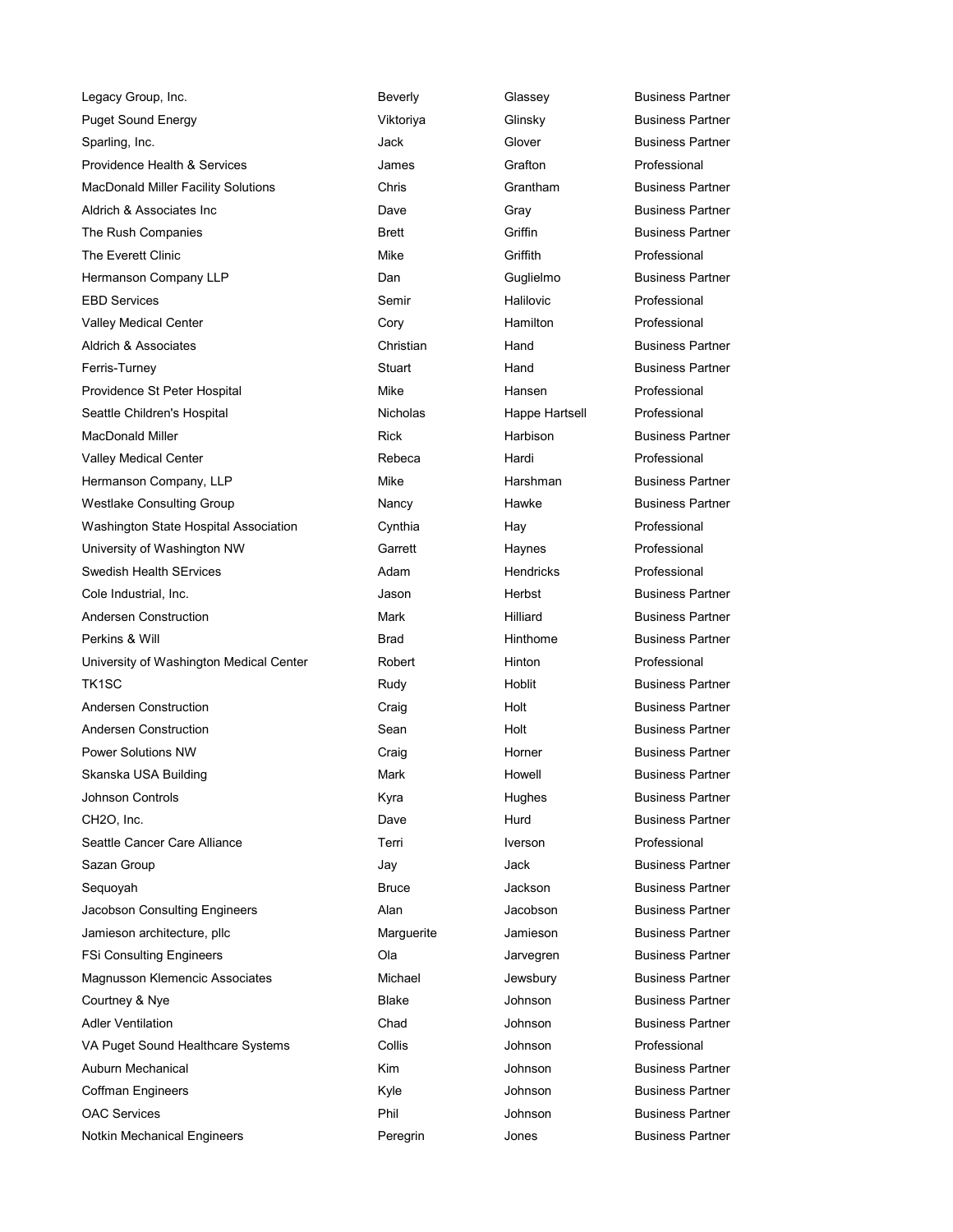| Mechanical Sales, Inc                      | Chris          | Jostol        | <b>Business Pa</b> |
|--------------------------------------------|----------------|---------------|--------------------|
| Johnson Barrow dba FluidTek                | John           | Junk          | <b>Business Pa</b> |
| Evergreen Health                           | Kevin          | Kajita        | Inactive           |
| Howard S. Wright                           | Todd           | Karr          | <b>Business Pa</b> |
| Virginia Mason Medical Center              | David          | Kay, CHFM     | Professional       |
| <b>TGB Architects</b>                      | Melissa        | Kelii         | <b>Business Pa</b> |
| Seahurst Electric                          | Bo             | Kendall       | <b>Business Pa</b> |
| Swedish Medical Center Edmonds             | Rex            | Kerby         | Professional       |
| Andersen Construction                      | Ryan           | Kessler       | <b>Business Pa</b> |
| University of Washington Medical Center    | David          | Ketcherside   | Professional       |
| McKinstry                                  | Allison        | Kidwell       | <b>Business Pa</b> |
| Evergreen Health                           | John           | King          | Professional       |
| Shriners Hospitals for Children            | Mark           | Knapp         | Professional       |
| Aldrich & Associates                       | <b>Brent</b>   | Kohrs         | <b>Business Pa</b> |
| Howard S. Wright                           | Gordon         | Krippaehne    | <b>Business Pa</b> |
| <b>PAE</b>                                 | Jon            | Krombein      | <b>Business Pa</b> |
| Evergreen Health                           | Arlys          | Kruse         | Professional       |
| Evolution Architecture, LLC                | Craig          | Kuanoni       | <b>Business Pa</b> |
| TK <sub>1</sub> SC                         | Robert         | Kuchcinski    | <b>Business Pa</b> |
| <b>Swedish Medical Center</b>              | Coen           | Laatsch       | Professional       |
| <b>AMC Engineers</b>                       | John           | Lackey        | <b>Business Pa</b> |
| <b>AQUIS Solutions</b>                     | Michelle       | LaFontaine    | <b>Business Pa</b> |
| Insight Healthcare Architecture            | Karsea         | Langlois      | <b>Business Pa</b> |
| MacDonald-Miller                           | <b>Breanna</b> | Langston      | <b>Business Pa</b> |
| Legacy Group                               | Mac            | Lanthier      | <b>Business Pa</b> |
| Swedish                                    | Jay            | Lao           | Professional       |
| <b>Hoffman Construction Company</b>        | Benjamin       | Larson        | <b>Business Pa</b> |
| Clise Properties, Inc.                     | <b>Bret</b>    | Larson        | <b>Business Pa</b> |
| Virginia Mason Medical Center              | Donald         | Larson        | Professional       |
| Resource Innovations                       | Ledbetter      | David         | <b>Business Pa</b> |
| Leewens Corporation                        | Patrick F.     | Leewens       | <b>Business Pa</b> |
| Wood Harbinger, Inc.                       | Thomas         | Leonidas, Jr. | <b>Business Pa</b> |
| GLY Construction, Inc.                     | Josh           | Lewis         | <b>Business Pa</b> |
| South Western Territory Sales              | Philip         | Lindley       | <b>Business Pa</b> |
| Astor Electric, LLC                        | Derek          | Little        | <b>Business Pa</b> |
| Sparling                                   | Greg           | Livengood     | <b>Business Pa</b> |
| <b>BluSky Restoration Contractors, LLC</b> | Jessica        | Locke         | <b>Business Pa</b> |
| Providence St. Joseph Health               | Aubrey         | Lohrman       | <b>Business Pa</b> |
| <b>NC Power Systems</b>                    | Randy          | Lukkasson     | <b>Business Pa</b> |
| <b>Crothall Healthcare</b>                 | Jaime          | Lund          | Professional       |
| CertaPro Painters                          | Dave           | Mackenzie     | <b>Business Pa</b> |
| <b>Mortenson Construction</b>              | Bryan          | Maggio        | <b>Business Pa</b> |
| Sellen                                     | Kalin          | Magruder      | <b>Business Pa</b> |
| Aldrich & Associates                       | Matt           | Mahler        | <b>Business Pa</b> |
| Apollo Valves                              | Dave           | Mahlum        | <b>Business Pa</b> |
| InControl                                  | Tom            | Mahrer        | <b>Business Pa</b> |
|                                            |                |               |                    |

Chris **Metal Sales, Inc Chris** Jostol **Business Partner** John Junk Business Partner Todd Karr Business Partner Melissa Kelii Business Partner Bo Kendall Business Partner Ryan Kessler Business Partner Allison Kidwell Business Partner **Brent Kohrs Business Partner** Gordon Krippaehne Business Partner **Jon Communist Communist Communist Communist Communist Communist Communist Communist Communist Communist Communist Communist Communist Communist Communist Communist Communist Communist Communist Communist Communist Communi** Craig Craig Craig Kuanoni Business Partner Robert Kuchcinski Business Partner **John Cackey Business Partner** Michelle **LaFontaine** Business Partner Karsea **Langlois** Langlois Business Partner Breanna **Langston** Business Partner Mac **Lanthier** East Business Partner Benjamin Carson Company Business Partner Bret **Clicia Larson** Larson Business Partner Ledbetter **David** David Business Partner Patrick F. **Leewens** Business Partner Thomas **Leonidas, Jr. Business Partner** Josh Lewis Lewis Business Partner Philip Lindley Lindley Business Partner **Derek Little Little Business Partner** Greg **Livengood** Business Partner Jessica Locke Business Partner Aubrey **Lohrman** Business Partner Randy **Lukkasson** Business Partner Dave **Mackenzie** Business Partner Bryan Maggio Business Partner Kalin Magruder Business Partner Matt Mahler **Mahler** Business Partner Dave Mahlum Business Partner **Incontrol Tom Mahrer Control Control Business Partner** Jeannette Mandanas Business Partner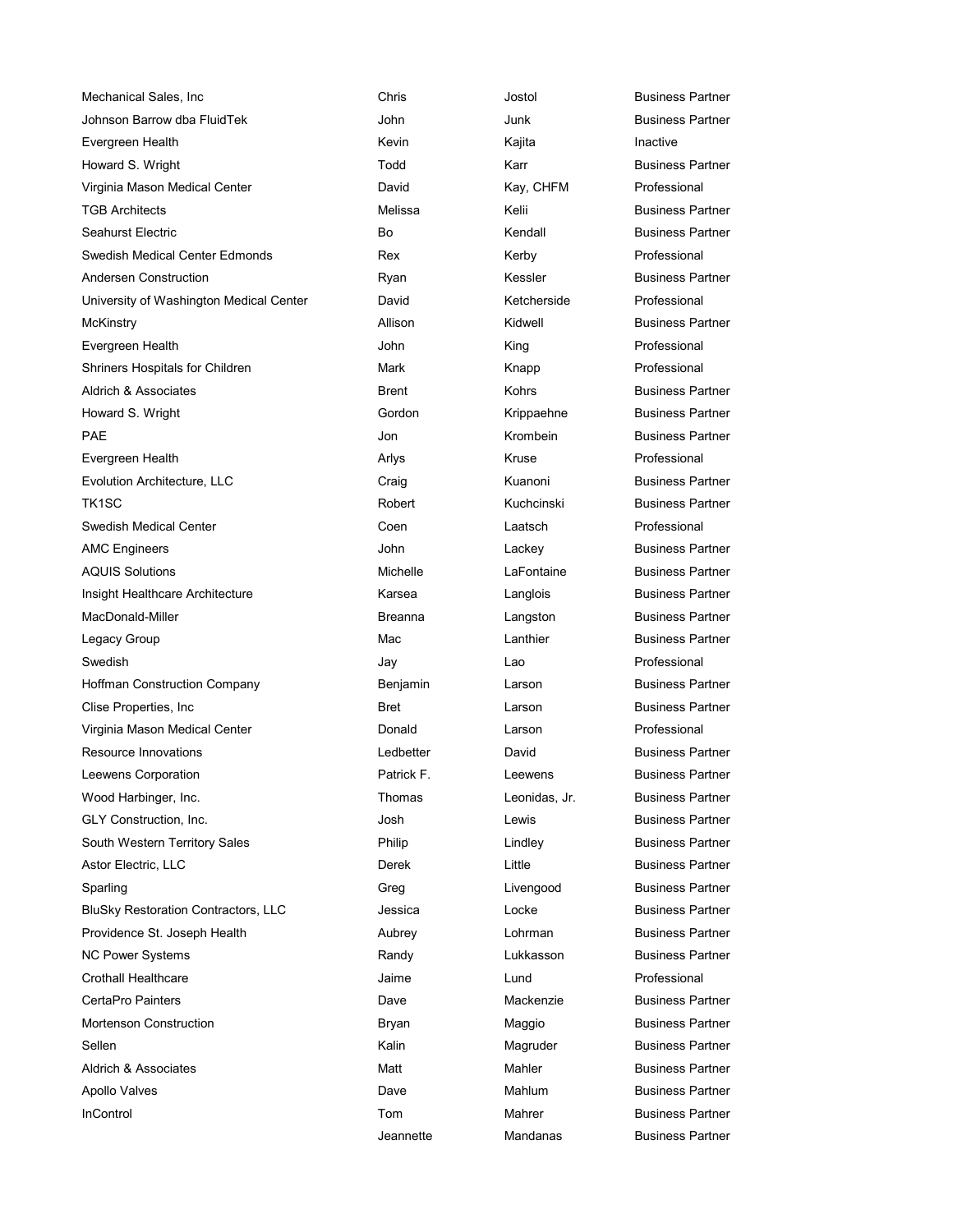American Technologies, Inc **George** George Marshall Business Partner Howard S. Wright **Marting Accord Chris** Chris Martindale **Martindale** Business Partner Superior Cleaning and Restoration **Deisyray** Marvin Marvin **Inactive** Skanska USA Building The State of Pete Maslenikov Business Partner Fred Hutchinson **Steve** Steve Matthes **Steve** Matthes **Professional** EvergreenHealth Jim Mayer Professional H&M Electric Inc. Joseph McCann Business Partner UMC, Inc. **McCaughey** Business Partner **COLLECT** David McCaughey Business Partner KONE Elevators **Patrick** McCoy Business Partner Valley Medical Center **National Center** Thomas McDaniel Professional McKinstry Michael McDermott Business Partner Kidder Mathews **Richard McDowell Business Partner** Richard McDowell **Business Partner** BNBuilders **McGaffey** Business Partner The Garland Company **Martin Martin** McGarrigle Business Partner Nora Systems Jim McGinnis Business Partner Burns & McDonnell **Burns & McGuire** Business Partner JR Abbott Construction, Inc. The Matthew Matthew McKeeby Business Partner Sea-Tac Electric Corey McKinnon Business Partner PSF Mechanical, Inc. **McLean** McLean Business Partner Aldrich **Contract Contract Contract Contract Contract Contract Contract Contract Contract Contract Contract Contract Contract Contract Contract Contract Contract Contract Contract Contract Contract Contract Contract Contra** Balancing Service Company **Brian** Brian Mead Business Partner Fred Hutchinson Cancer Research Center **James** Mead Mead Retired Wood Harbinger The Mechure Business Partner Mechure Business Partner UpOFloor **Pamela** Pamela Meehan Business Partner Tenor Erik Miller-Klein Business Partner Mohawk Group **Dan** Dan Mininni Business Partner University Mechanical Contractors, Inc. 
Brian Mitchell Business Partner Schuchart Ti Modica Business Partner American Technologies Inc **Bianca** Bianca Mollo Business Partner PAE Daniella Moreano Wahler Business Partner BALES RESTORATION DKI STEVE Steve Morgan Business Partner ECG Management Consultants **Moroni** Joe Moroni Business Partner Westlake Consulting Group **Eric** Eric Motsch Business Partner Stirrett-Johnsen, Inc. **Mulling Stirrett-Johnsen, Inc. 3. John Mullins Business Partner** Business Partner PCS Structural Solutions **Accord Follow Hotel Constructs** Kyle Murdock Business Partner Dampers West Inc. **Discussed Automobile Service Concrete Concrete Concrete Concrete Concrete Concrete Concrete Concrete Concrete Concrete Concrete Concrete Concrete Concrete Concrete Concrete Concrete Concrete Concrete Con** Honeywell **Honeywell** Mike Murphy Business Partner Seattle Children's Hospital **Geoffrey** Geoffrey Murray Murray Professional PG LifeLink **Scott** Scott Mustian Business Partner Coffman Engineers, Inc. **Communist Constructs Constructs** Oyvind Naess **Business Partner** Business Partner EBD Services **EBD** Services **Business Partner** Business Partner **Business Partner** Seattle Children's Hospital **Negretial Luis** Luis Negrete Ramos Business Partner McKinstry **Matt** Matt Nelson Business Partner Howard S. Wright Construction **Brad** Brad Neudorfer Business Partner Stantec Michael Newbury Business Partner Engineering Economics, Inc. The Control of the Michols Alection Business Partner Hermanson Company Knut Nicolaisen Business Partner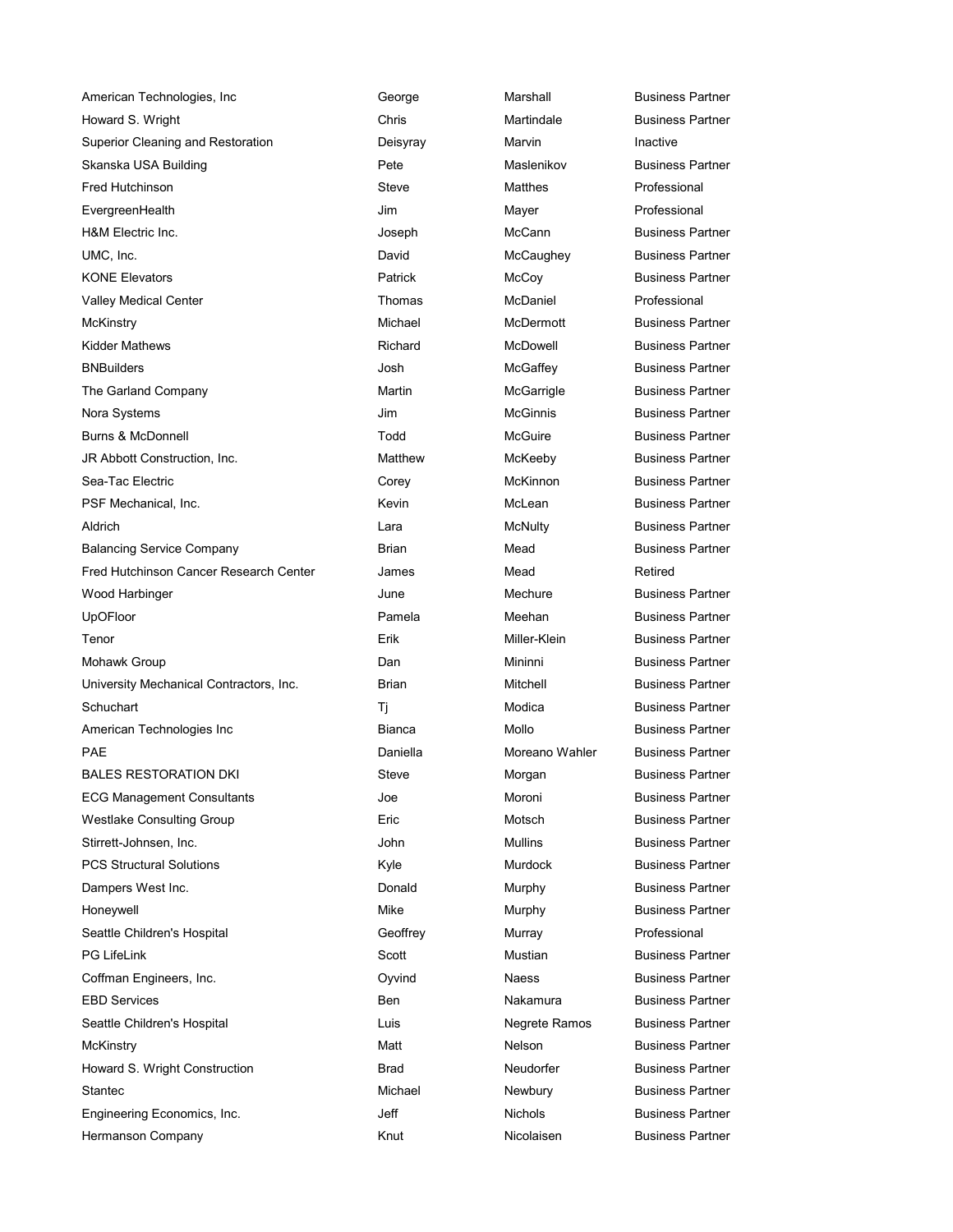LONG Building Technologies **Example 2** Erica **Example 2 Nishioka** Business Partner Public Hospital District No. 4 Scott Note Nohaves Professional Siemens Industry, Inc **Northerman Communist Communist Communist Communist Communist Communist Communist Communist Communist Communist Communist Communist Communist Communist Communist Communist Communist Communist Communis** Siemens Industry, Inc. The South Casa Casa Nourouzee Business Partner Sazan Group, Inc. **Roy Community Community Community** Roy Community Nudo Business Partner MacDonald-Miller Facility Solutions **Katie** Katie Nybo Business Partner ADT **Sean** O'Leary Business Partner NAC Architecture **Michael** Michael O'Malley Business Partner EvergreenHealth Steve Obrochta Professional Swedish Medical **Cody** Cody **Connor** Connor Professional **Cody** Multicare Allenmore Hospital **Notain State Collect** Colsen Colsen **Professional** Professional MacDonald Miller Facility Solutions **Logan** Logan **Communist Communist Communist Communist** Business Partner Ankrom Moisan Kathleen Oshiro Business Partner MacDonald-Miller Facility Solutions, Inc. Nate **Nate** Ostrander **Business Partner** Business Partner Performance Systems Integration The System Coverleese Coverleese Business Partner ATG **Rich Park Business Partner** Park **Park Business Partner** Avigilon a Motorola Solutions **Harving Community** Parra **Parra Business Partner** Business Partner The Part Works, Inc. The Part Works, Inc. And The Partner Ratio Ratio Ratio Research Partner Business Partner BOGARD ENGINEERS, PS **Rod** Pascua Business Partner Convergint Technologies **Eddie** Eddie Pena Business Partner Seattle Childrens Hospital Liisa Peterson Professional Swedish Medical Center, Cherry Hill Jonrobert (Rob) Pewitt Professional MacDonald Miller Facility Solutions **Ceorge** Pfeiffer Business Partner PSF Mechanical Erik Pieczatkowski Business Partner Proactive Facilities Protection LLC Scott Pierce Business Partner EBB Services **EBB** Services **Karl Pihl Business Partner Karl Pihl Business Partner** Seattle Childrens **Andrea Andrea** Pina Professional Professional Swedish Justin Platt Professional Seattle Childrens **Mitchell** Pohl Professional **Mitchell** Pohl Professional Medical Gas Services **David** David Pomeranz **Business Partner** Business Partner Hawk Equipment Services The Control of Areya Report Popal Popal Business Partner GPS - Global Plasma Solutions **Ron** Ron Ron Prichard Business Partner Mortenson **Mortenson** Christian Mortenson Business Partner **Mortenson** Business Partner Graham **Matt** Pulick Business Partner **Matt** Pulick **Business Partner** Abbott Construction, Inc. The Raschkow Business Partner Trane Robert Rasmussen Business Partner PSF Mechanical **Algebra 2** Islam Jason **Contract Contract PSF Mechanical** Business Partner Siemens Industry, Inc. **Eric** Eric **Rautenberg** Business Partner The Rush Companies **Chris** Chris **Chris** Rawlins Business Partner Rock Project Management Services LLC Anne Anne Reese Business Partner OAC Services, Inc **Dave** Dave Reeves Professional Dave TK1SC Steve Steve Reidy Business Partner PCL Construction Services, Inc. The Reinhardsen Business Partner Design West Engineering The Summan Heremy Chemical Business Partner St. Claire Hospital **Art** Art Ricketts **Professional** Art Ricketts **Professional** Barrier Companies **Mike** Mike **Ringgenberg Business Partner** Business Partner Swedish Medical Center **Stacia** Stacia **Stacia** Rivera Business Partner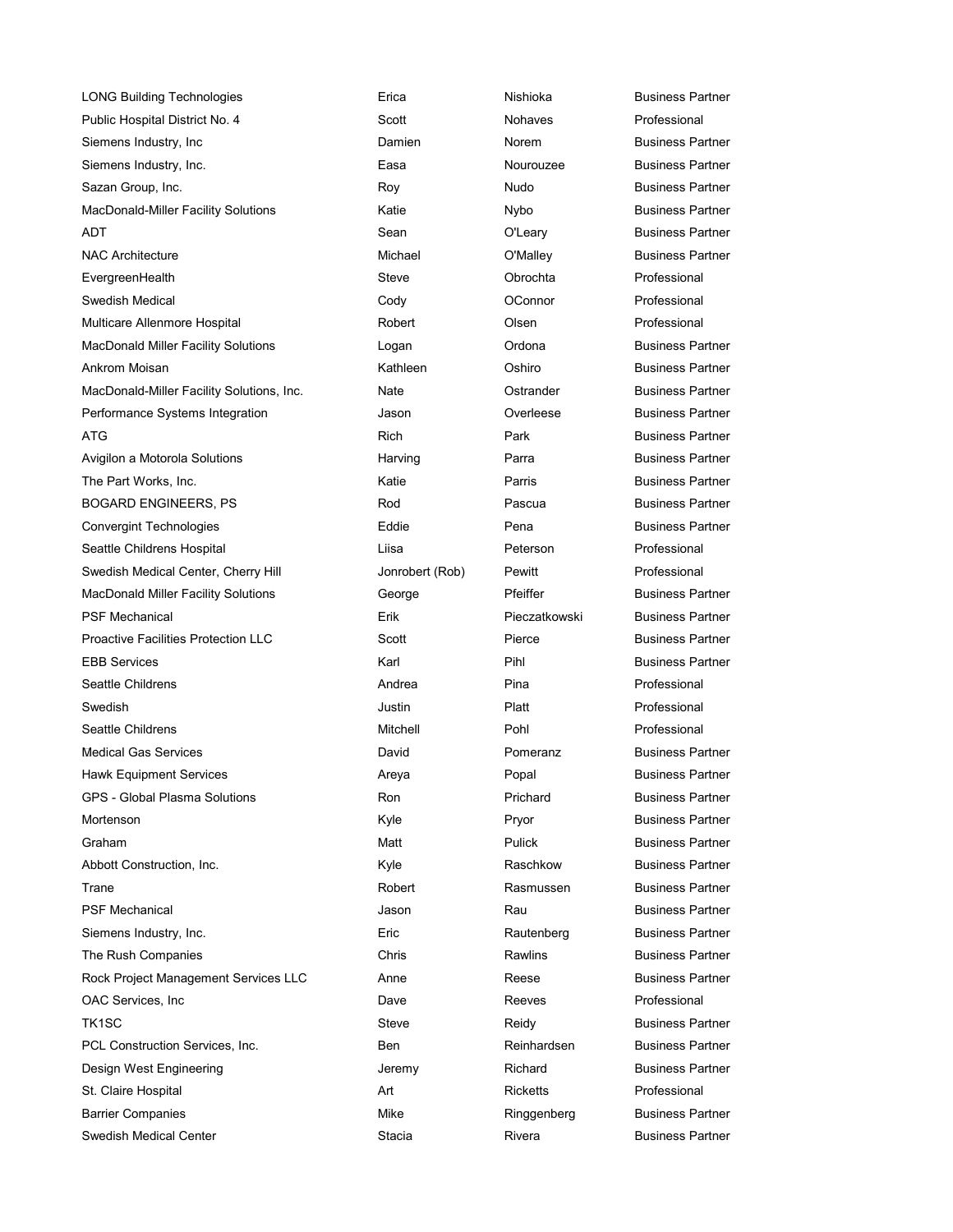| Hermanson Company                         | Paul           | Robinett   | Business Partner        |
|-------------------------------------------|----------------|------------|-------------------------|
| McKinstry                                 | Corey          | Robinson   | <b>Business Partner</b> |
| PeaceHealth                               | Robbie         | Robinson   | Professional            |
| <b>Evolution Architecture</b>             | Jackie         | Roethel    | <b>Business Partner</b> |
| <b>BNBuilders</b>                         | Mark           | Ronish     | <b>Business Partner</b> |
| ATS                                       | Shawn          | Rucshner   | <b>Business Partner</b> |
| <b>Hensel Phelps</b>                      | <b>Brad</b>    | Rundquist  | <b>Business Partner</b> |
| Mazzetti                                  | Adam           | Sachs      | <b>Business Partner</b> |
| <b>Ankrom Moisan Architects</b>           | Greg           | Salandi    | <b>Business Partner</b> |
| Degenkolb Engineers                       | Kenda          | Salisbury  | <b>Business Partner</b> |
| <b>NAC Architecture</b>                   | Richard        | Salogga    | Retired                 |
| Skanska USA Building                      | Matt           | Sanborn    | <b>Business Partner</b> |
| University of Washington Medical Center   | Michael        | Sanders    | Professional            |
| Auburn Mechanical                         | Ralph          | Schaeffer  | <b>Business Partner</b> |
| Seattle Cancer Care Alliance              | Marni          | Schatzman  | Professional            |
| Island Hospital                           | David          | Scherer    | Professional            |
| <b>UW Medical Center- Montlake</b>        | Chris          | Schmid     | Professional            |
| Technical Waterproofing, Inc.             | Andy           | Schmidt    | <b>Business Partner</b> |
| <b>Stantec</b>                            | Scott          | Schorn     | <b>Business Partner</b> |
| Aldrich & Associates, Inc.                | John           | Schuh      | <b>Business Partner</b> |
| Aldrich & Associates                      | Matthew        | Schultz    | <b>Business Partner</b> |
| Schulz Associates, Inc.                   | Jeffrey        | Schulz     | <b>Business Partner</b> |
| Notkin Mechanical Engineers               | Darren         | Schwend    | <b>Business Partner</b> |
| Mortenson                                 | Kindra         | Scobba     | <b>Business Partner</b> |
| Hermanson                                 | <b>Bradley</b> | Sharp      | <b>Business Partner</b> |
| <b>ASCO Power Technologies</b>            | Po             | Shih       | <b>Business Partner</b> |
| Hensel Phelps                             | Greg           | Shimizu    | <b>Business Partner</b> |
| <b>Custom Mechanical Solutions</b>        | Mike           | Shultz     | <b>Business Partner</b> |
| <b>UW Medical Center</b>                  | Mark           | Sifagaloa  | Professional            |
| NewAge Casting                            | Guru           | Singh      | <b>Business Partner</b> |
| <b>UMC</b>                                | Jag            | Singh      | <b>Business Partner</b> |
| Whitehall Manufacturing                   | Greg           | Skaggs     | <b>Business Partner</b> |
| <b>NMSaas</b>                             | Michael        | Skripek    | <b>Business Partner</b> |
| Providence Regional Medical Center Everet | Peter          | Smeltz     | Professional            |
| <b>Schulz Associates</b>                  | Andrew         | Smith      | <b>Business Partner</b> |
| Jacobson Consulting Engineers             | Kevin          | Smith      | <b>Business Partner</b> |
| <b>Systems Source</b>                     | Kyle           | Smith      | <b>Business Partner</b> |
| Providence Regional Medical Cntr Everett  | Tod            | Smith      | Professional            |
| <b>GLY Construction</b>                   | David          | Snaring    | <b>Business Partner</b> |
| <b>UW Medical Center</b>                  | Aaron          | Snellgrove | Professional            |
| <b>ADT Commercial</b>                     | Edward         | Snow       | <b>Business Partner</b> |
| Charter Construction, Inc.                | Wes            | Snoden     | <b>Business Partner</b> |
| Sellen Construction                       | Anthony        | Spinelli   | <b>Business Partner</b> |
| Forbo Flooring                            | Steve          | Stein      | <b>Business Partner</b> |
| Swedish Medical Center                    | Dan            | Stokes     | Professional            |
| <b>Fischer Restoration</b>                | Kelly          | Stone      | <b>Business Partner</b> |
| Andersen Construction                     | Rob            | Stork      | <b>Business Partner</b> |

siness Partner siness Partner siness Partner siness Partner siness Partner siness Partner siness Partner siness Partner siness Partner siness Partner siness Partner siness Partner siness Partner siness Partner siness Partner siness Partner siness Partner siness Partner siness Partner siness Partner siness Partner siness Partner siness Partner siness Partner siness Partner siness Partner siness Partner siness Partner siness Partner siness Partner siness Partner siness Partner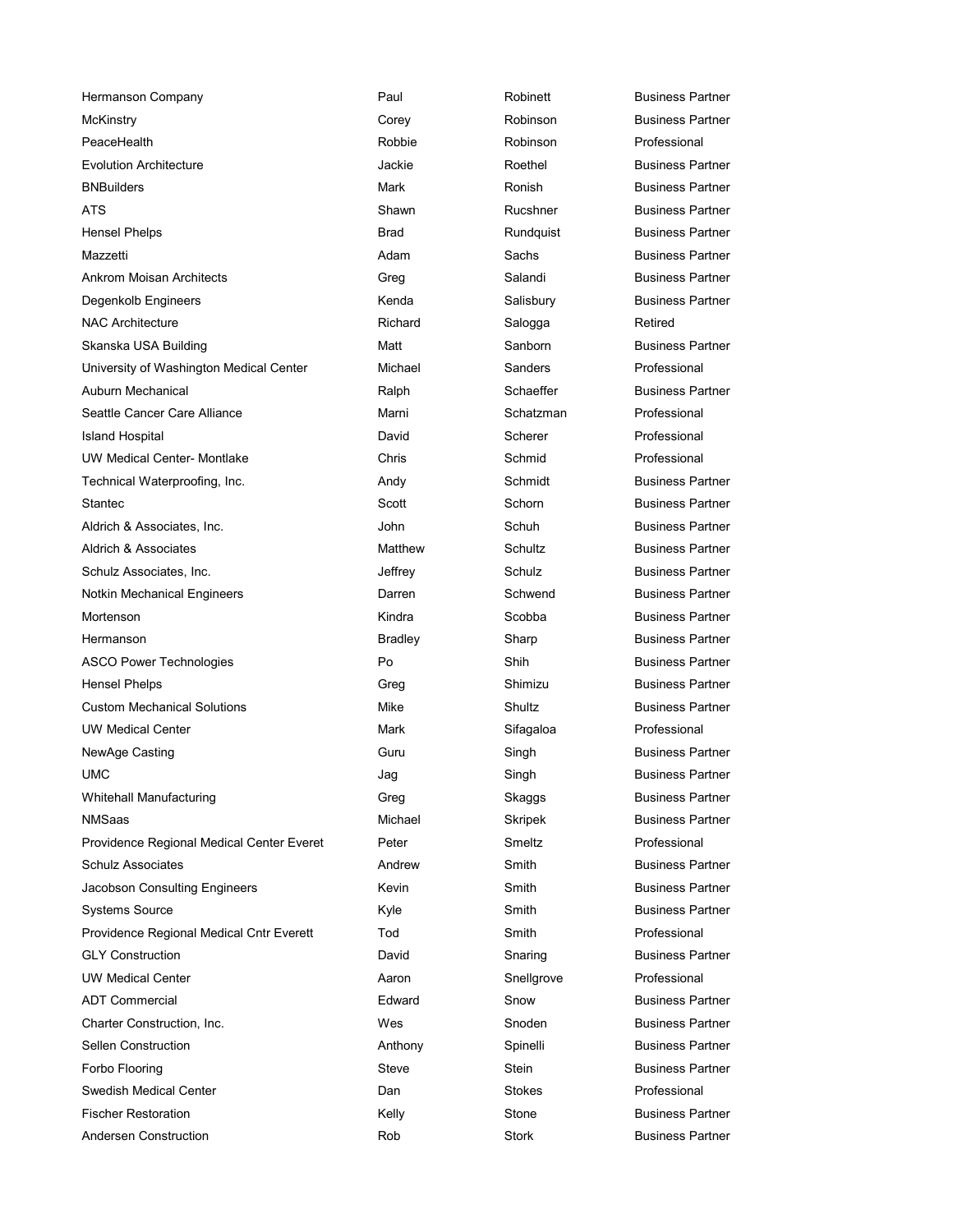Sellen Construction **Barry** Barry Strand Business Partner Sazan Group **Subsidiary Community** Communities Lee Sexual Swanson Swanson Business Partner Sweek Consulting Engineers, LLC Treasa Sweek Business Partner Abbott Construction The Sykes Abbott Construction Construction Construction Construction Construction Construction Virginia Mason Medical Center Kim Szegiet Professional Cummins Dennis Tarr Business Partner Astor Electric, LLC **Carl Carl Carl Taylor** Business Partner OAC Melissa Teichman Business Partner PSF Mechanical, Inc. **Mark** Mark Templeton Business Partner Valley Medical Center **The Center Center Center Todd** Thomas **Thomas** Professional McKinstry **Music Communist Communist Communist Communist Communist Communist Communist Communist Communist Communist Communist Communist Communist Communist Communist Communist Communist Communist Communist Communist Commu** GLY Construction **Tyler** Tyler Tonkin Business Partner Evergreen Health Lauren Trocano Professional Ventilation Power Cleaning, Inc. **Paul Paul Trull Business Partner** Business Partner Fraser and Fogle Architects **Elizabeth** Elizabeth Tyler Business Partner Engineers Economics, Inc. The Scott Scott Constant Usselman Professional Andersen Construction and Erik Erik Vach Vach Business Partner Roppe Corp. Olaf Van Luenen Business Partner Sazan Group **Troy** Troy VerValen Business Partner McKinstry Co. **Kyle** Kyle **Co.** Business Partner Siemens Sophie Vierra Business Partner Pacific Mat Nora Nora Nora Vivarelli Business Partner Harris Company Zachary Von Schneidau Business Partner Evergreen Health Diane Vondruska Professional Swedish Gary Vota Professional Andersen Construction Thuy Thuy Vu Business Partner WhidbeyHealth **Night Communist Communist Communist Communist Communist Communist Communist Communist Communist Communist Communist Communist Communist Communist Communist Communist Communist Communist Communist Communist C** BloodWorksNW John Walker Professional CPSI (Critical Power Systems Inc) Robert Walker Business Partner Washington Air Reps **Machington Air Repsate Community** Whitney Malker **Business Partner** Walker Business Partner McKinstry **Mullace** Business Partner **Mullace** Mallace **Business Partner** Aldrich & Associates, Inc. The Contract of George Contract March Business Partner Five Star Mechanical **Accord Entity Contract Contract Contract Contract Contract Contract Partner** Business Partner Aldrich & Associates, Inc. Brendon Warme Business Partner Hermanson Company, LLP Chris Watson Business Partner Western States Fire Protection, Co. Patrick Watson Business Partner STI Firestop **Nathan** Nathan Waye Business Partner Providence Reginal Medical Center Everett Mike Weaver Weaver Professional Whirlwind Clean & Green The Matt Network Clean & Green Matt Network Matt Weinert Network Business Partner Advanced Technology Group **Rayce** Rayce **Rayce** Whitson **Business Partner** Swedish Medical Center **Stephen** Stephen Mickline, CHFM Professional Venture General Contracting LLC <br>
Jessica Miebe Business Partner DCI Engineers **Mathew** Wies Business Partner OAC Services **Brent** Brent Wilcox Business Partner Quake Hold / Ready America **The Community Community** Control Woertz **Business Partner** University of Washington **Matter Contract Contract Contract Partner** Harmony Molfe **Matter Business Partner** CHI Franciscan Health Jonathan Wolff Professional